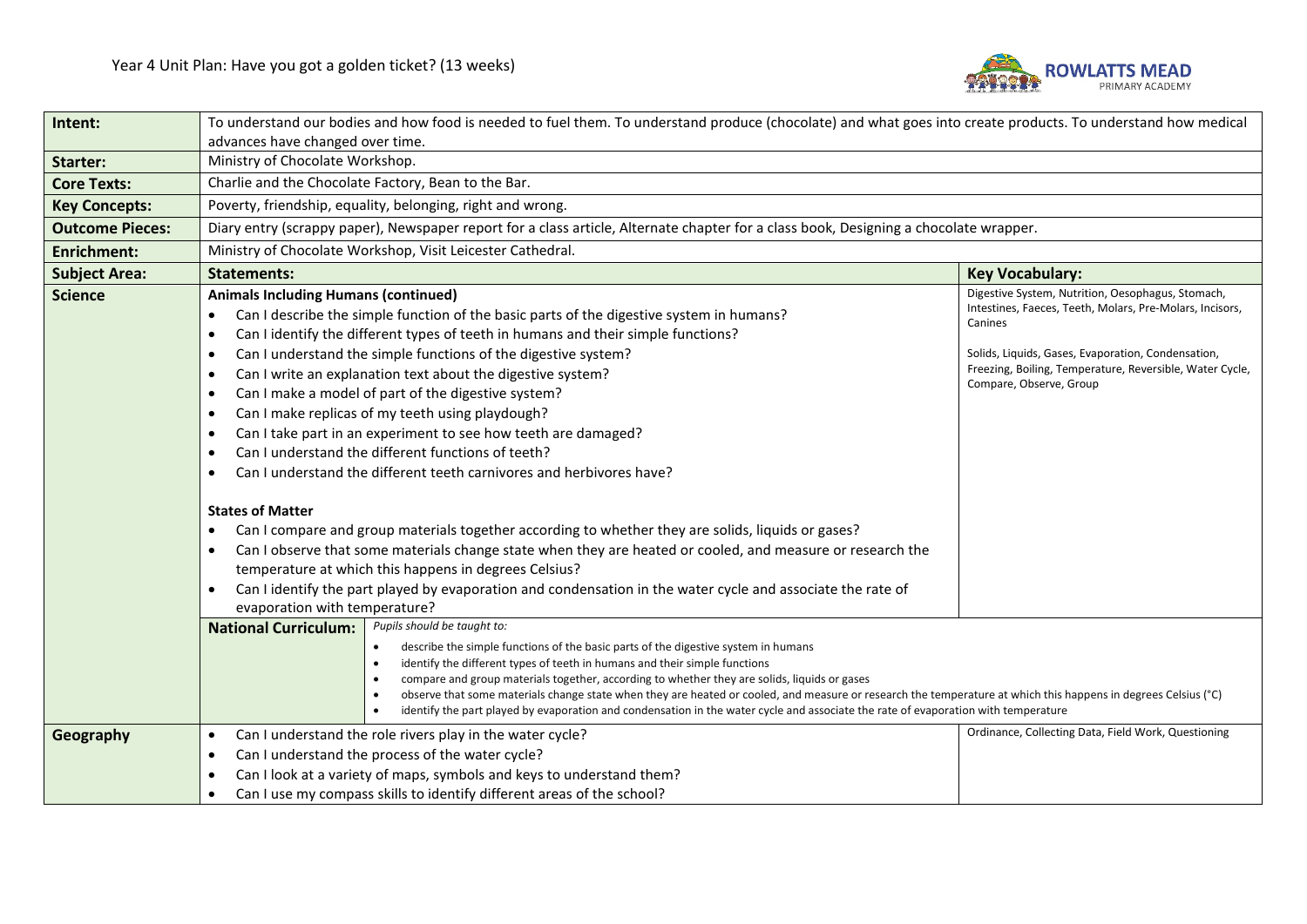

|                          | $\bullet$                                                                                                                                                                                                                                                                                                            | Can I design a map for my own chocolate factory (using the school grounds)?                                                                                                                                                                                                                                                                                                                                                                                                                                                                                                                                                                                                                                                                                                                                                                                                             |                                  |  |
|--------------------------|----------------------------------------------------------------------------------------------------------------------------------------------------------------------------------------------------------------------------------------------------------------------------------------------------------------------|-----------------------------------------------------------------------------------------------------------------------------------------------------------------------------------------------------------------------------------------------------------------------------------------------------------------------------------------------------------------------------------------------------------------------------------------------------------------------------------------------------------------------------------------------------------------------------------------------------------------------------------------------------------------------------------------------------------------------------------------------------------------------------------------------------------------------------------------------------------------------------------------|----------------------------------|--|
|                          | <b>National Curriculum:</b>                                                                                                                                                                                                                                                                                          | Pupils should be taught about/to:                                                                                                                                                                                                                                                                                                                                                                                                                                                                                                                                                                                                                                                                                                                                                                                                                                                       |                                  |  |
|                          |                                                                                                                                                                                                                                                                                                                      | name and locate counties and cities of the United Kingdom, geographical regions and their identifying human and physical characteristics, key topographical features<br>(including hills, mountains, coasts and rivers), and land-use patterns; and understand how some of these aspects have changed over time<br>physical geography, including: climate zones, biomes and vegetation belts, rivers, mountains, volcanoes and earthquakes, and the water cycle<br>use the eight points of a compass, four and six-figure grid references, symbols and key (including the use of Ordnance Survey maps) to build their knowledge of the<br>United Kingdom and the wider world<br>use fieldwork to observe, measure, record and present the human and physical features in the local area using a range of methods, including sketch maps, plans and<br>graphs, and digital technologies. |                                  |  |
| <b>History</b>           | Can I understand the history of chocolate and how it is made? (through the Ministry of Chocolate Workshop)<br><b>National Curriculum:</b>                                                                                                                                                                            |                                                                                                                                                                                                                                                                                                                                                                                                                                                                                                                                                                                                                                                                                                                                                                                                                                                                                         |                                  |  |
|                          |                                                                                                                                                                                                                                                                                                                      |                                                                                                                                                                                                                                                                                                                                                                                                                                                                                                                                                                                                                                                                                                                                                                                                                                                                                         |                                  |  |
| <b>Design Technology</b> | $\bullet$                                                                                                                                                                                                                                                                                                            | Can I analyse existing chocolate products and discuss?                                                                                                                                                                                                                                                                                                                                                                                                                                                                                                                                                                                                                                                                                                                                                                                                                                  | Recipe, Cook, Ingredients, Taste |  |
|                          | Can I create a recipe for a chocolate bar?<br>$\bullet$                                                                                                                                                                                                                                                              |                                                                                                                                                                                                                                                                                                                                                                                                                                                                                                                                                                                                                                                                                                                                                                                                                                                                                         |                                  |  |
|                          | Can I create a chocolate bar?                                                                                                                                                                                                                                                                                        |                                                                                                                                                                                                                                                                                                                                                                                                                                                                                                                                                                                                                                                                                                                                                                                                                                                                                         |                                  |  |
|                          |                                                                                                                                                                                                                                                                                                                      | Can I using sewing techniques to create Easter Bunnies?                                                                                                                                                                                                                                                                                                                                                                                                                                                                                                                                                                                                                                                                                                                                                                                                                                 |                                  |  |
|                          | <b>National Curriculum:</b>                                                                                                                                                                                                                                                                                          | Pupils should be taught to:                                                                                                                                                                                                                                                                                                                                                                                                                                                                                                                                                                                                                                                                                                                                                                                                                                                             |                                  |  |
|                          |                                                                                                                                                                                                                                                                                                                      | investigate and analyse a range of existing product<br>understand seasonality, and know where and how a variety of ingredients are grown, reared, caught and processed.<br>$\bullet$                                                                                                                                                                                                                                                                                                                                                                                                                                                                                                                                                                                                                                                                                                    |                                  |  |
| Art                      | $\bullet$                                                                                                                                                                                                                                                                                                            | Design, Logo<br>Can I create packaging for a bar of chocolate?                                                                                                                                                                                                                                                                                                                                                                                                                                                                                                                                                                                                                                                                                                                                                                                                                          |                                  |  |
|                          | Can I explore bubble writing?<br>Can I use Publisher to create a design?                                                                                                                                                                                                                                             |                                                                                                                                                                                                                                                                                                                                                                                                                                                                                                                                                                                                                                                                                                                                                                                                                                                                                         |                                  |  |
|                          |                                                                                                                                                                                                                                                                                                                      |                                                                                                                                                                                                                                                                                                                                                                                                                                                                                                                                                                                                                                                                                                                                                                                                                                                                                         |                                  |  |
|                          | <b>National Curriculum:</b>                                                                                                                                                                                                                                                                                          | Pupils should be taught:                                                                                                                                                                                                                                                                                                                                                                                                                                                                                                                                                                                                                                                                                                                                                                                                                                                                |                                  |  |
|                          |                                                                                                                                                                                                                                                                                                                      | create sketch books to record their observations and use them to review and revisit ideas                                                                                                                                                                                                                                                                                                                                                                                                                                                                                                                                                                                                                                                                                                                                                                                               |                                  |  |
|                          | to improve their mastery of art and design techniques, including drawing, painting and sculpture with a range of materials [for example, pencil, charcoal, paint,                                                                                                                                                    |                                                                                                                                                                                                                                                                                                                                                                                                                                                                                                                                                                                                                                                                                                                                                                                                                                                                                         |                                  |  |
|                          |                                                                                                                                                                                                                                                                                                                      | clay]                                                                                                                                                                                                                                                                                                                                                                                                                                                                                                                                                                                                                                                                                                                                                                                                                                                                                   |                                  |  |
| <b>Music</b>             | Compose, Evaluate<br>Can I use Melody Maker/Chromelabs to record a melody?<br>$\bullet$                                                                                                                                                                                                                              |                                                                                                                                                                                                                                                                                                                                                                                                                                                                                                                                                                                                                                                                                                                                                                                                                                                                                         |                                  |  |
|                          | Can I add lyrics to my melody?<br>$\bullet$<br>Can I create a jingle to promote my new chocolate bar?                                                                                                                                                                                                                |                                                                                                                                                                                                                                                                                                                                                                                                                                                                                                                                                                                                                                                                                                                                                                                                                                                                                         |                                  |  |
|                          |                                                                                                                                                                                                                                                                                                                      |                                                                                                                                                                                                                                                                                                                                                                                                                                                                                                                                                                                                                                                                                                                                                                                                                                                                                         |                                  |  |
|                          | $\bullet$                                                                                                                                                                                                                                                                                                            | Can they use notations to record sequences of pitches?                                                                                                                                                                                                                                                                                                                                                                                                                                                                                                                                                                                                                                                                                                                                                                                                                                  |                                  |  |
|                          | $\bullet$                                                                                                                                                                                                                                                                                                            | Can they use notations to record compositions in a small group or on their own?                                                                                                                                                                                                                                                                                                                                                                                                                                                                                                                                                                                                                                                                                                                                                                                                         |                                  |  |
|                          | Can I perform my jingle?<br>$\bullet$<br>www.musiclab.chromeexperiments.com/Song-Maker<br>Pupils should be taught to:<br><b>National Curriculum:</b><br>play and perform in solo and ensemble contexts, using their voices and playing musical instruments with increasing accuracy, fluency, control and expression |                                                                                                                                                                                                                                                                                                                                                                                                                                                                                                                                                                                                                                                                                                                                                                                                                                                                                         |                                  |  |
|                          |                                                                                                                                                                                                                                                                                                                      |                                                                                                                                                                                                                                                                                                                                                                                                                                                                                                                                                                                                                                                                                                                                                                                                                                                                                         |                                  |  |
|                          |                                                                                                                                                                                                                                                                                                                      |                                                                                                                                                                                                                                                                                                                                                                                                                                                                                                                                                                                                                                                                                                                                                                                                                                                                                         |                                  |  |
|                          |                                                                                                                                                                                                                                                                                                                      | improvise and compose music for a range of purposes using the inter-related dimensions of music                                                                                                                                                                                                                                                                                                                                                                                                                                                                                                                                                                                                                                                                                                                                                                                         |                                  |  |
|                          |                                                                                                                                                                                                                                                                                                                      | use and understand staff and other musical notation<br>Balanced Diet, Medicine, Hazard, Risk, Self-care,<br>Can I understand how medicine has evolved over time?                                                                                                                                                                                                                                                                                                                                                                                                                                                                                                                                                                                                                                                                                                                        |                                  |  |
|                          |                                                                                                                                                                                                                                                                                                                      |                                                                                                                                                                                                                                                                                                                                                                                                                                                                                                                                                                                                                                                                                                                                                                                                                                                                                         | Hygiene, Sanitation              |  |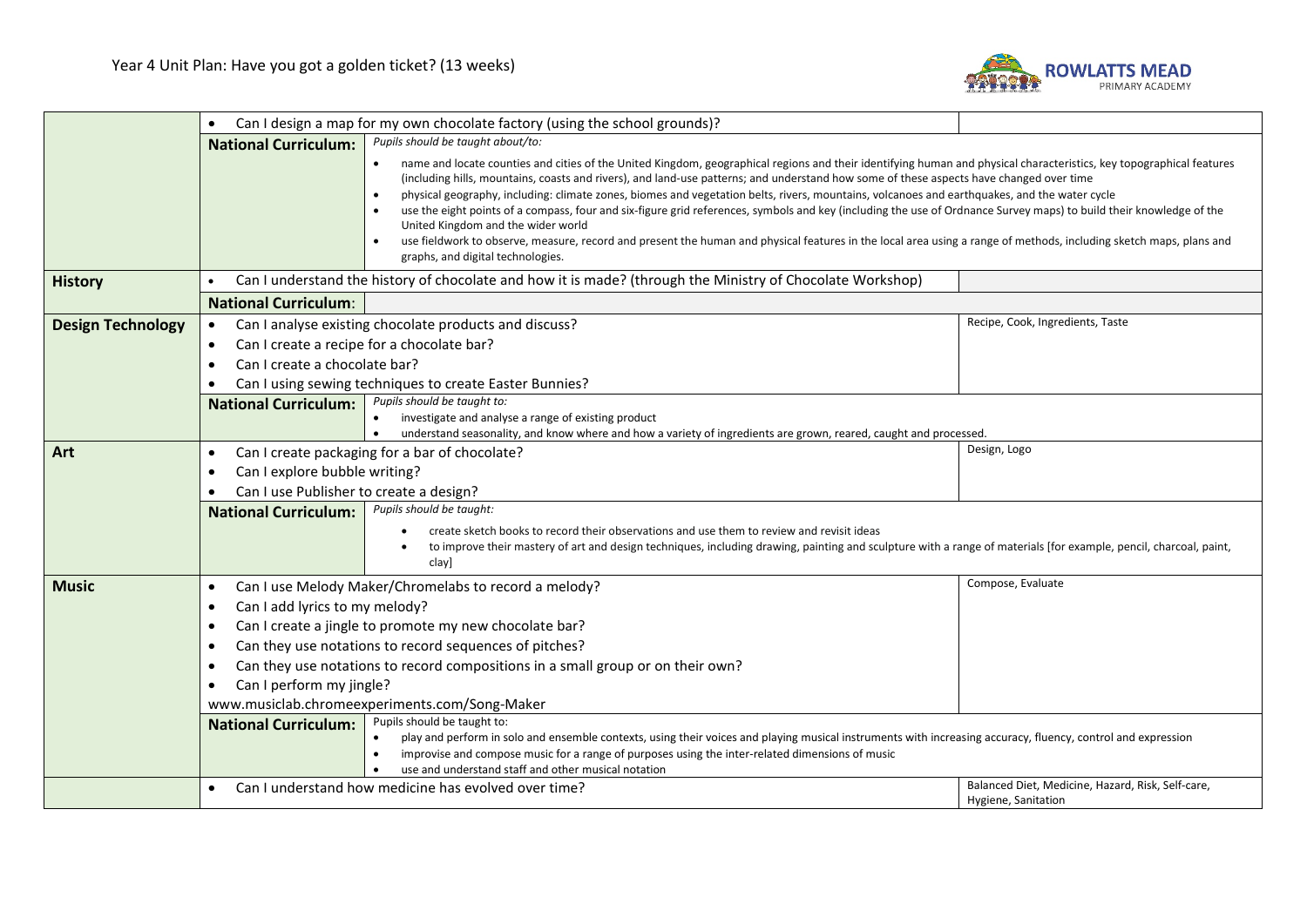

| <b>PSHE (with History</b> | Can I understand the effects of drugs?<br>$\bullet$                                                             |                                                                                                              |  |  |
|---------------------------|-----------------------------------------------------------------------------------------------------------------|--------------------------------------------------------------------------------------------------------------|--|--|
| element)                  | Can I understand how to look after my skin, hair and teeth? (Create an adobe video about routines)<br>$\bullet$ |                                                                                                              |  |  |
|                           | Can I research Mary Seacole and Florence Nightingale and understand how they kept people healthy?<br>$\bullet$  |                                                                                                              |  |  |
|                           | National Curriculum:   See PSHE Subject Leader Document.                                                        |                                                                                                              |  |  |
| <b>Religious Studies</b>  | Can I understand and explore the story of the Good Samaritan?<br>$\bullet$                                      | Morals, Traits, Friendships, Justice, Fair, Relationships,                                                   |  |  |
| (with PSHE                | Can I understand how to be a good friend and the qualities that are needed?<br>$\bullet$                        | Debate                                                                                                       |  |  |
| element)                  | Can I understand who my neighbour is? Link to Rosa Parks.<br>$\bullet$                                          |                                                                                                              |  |  |
|                           | Can I understand why Rosa Parks was important?                                                                  |                                                                                                              |  |  |
|                           | What can I learn from Rosa Parks?                                                                               |                                                                                                              |  |  |
|                           |                                                                                                                 |                                                                                                              |  |  |
|                           | Can I using sewing techniques to create Easter Bunnies?<br>$\bullet$                                            |                                                                                                              |  |  |
|                           | Can I understand the importance of Easter to Christians?                                                        |                                                                                                              |  |  |
|                           | Can I understand what light represents in different religions? Signs and Symbols<br>$\bullet$                   |                                                                                                              |  |  |
|                           | Can I take part in an Easter Production?<br>$\bullet$                                                           |                                                                                                              |  |  |
|                           | National Curriculum:   See SACRE Document.                                                                      |                                                                                                              |  |  |
| <b>Computing</b>          | <b>E-Safety - Project Evolve</b>                                                                                | Program, Turtle, Commands, Code, Snippet, Algorithm,<br>Design, Debug, Logo Commands (see Glossary handout), |  |  |
|                           | Strand 5 - Managing Online Information                                                                          | Pattern, Repeat, Repetition, Count-controlled Loop,                                                          |  |  |
|                           | Strand 6 - Health, Wellbeing and Lifestyle                                                                      | Value, Trace, Value, Decompose, Procedure                                                                    |  |  |
|                           | Strand 7 - Privacy and Security<br>Strand 8 - Copyright and Ownership                                           | Data, Table (layout), Input Device, Sensor, Data Logger,                                                     |  |  |
|                           | See Project Evolve Document.                                                                                    | Logging, Data Point, Interval, Analyse, Data Set, Import,                                                    |  |  |
|                           |                                                                                                                 | Export, Logged, Collection, Review, conclusion                                                               |  |  |
|                           | <b>NCEE Unit 3: Repetition in Shapes</b>                                                                        |                                                                                                              |  |  |
|                           | To identify that accuracy in programming is important                                                           |                                                                                                              |  |  |
|                           |                                                                                                                 |                                                                                                              |  |  |
|                           | To create a program in a text-based language                                                                    |                                                                                                              |  |  |
|                           | To explain what 'repeat' means                                                                                  |                                                                                                              |  |  |
|                           |                                                                                                                 |                                                                                                              |  |  |
|                           | To modify a count-controlled loop to produce a given outcome                                                    |                                                                                                              |  |  |
|                           | To decompose a program into parts                                                                               |                                                                                                              |  |  |
|                           | To create a program that uses count-controlled loops to produce a given outcome                                 |                                                                                                              |  |  |
|                           |                                                                                                                 |                                                                                                              |  |  |
|                           |                                                                                                                 |                                                                                                              |  |  |
|                           |                                                                                                                 |                                                                                                              |  |  |
|                           | <b>NCEE Unit 4: Data Logging</b>                                                                                |                                                                                                              |  |  |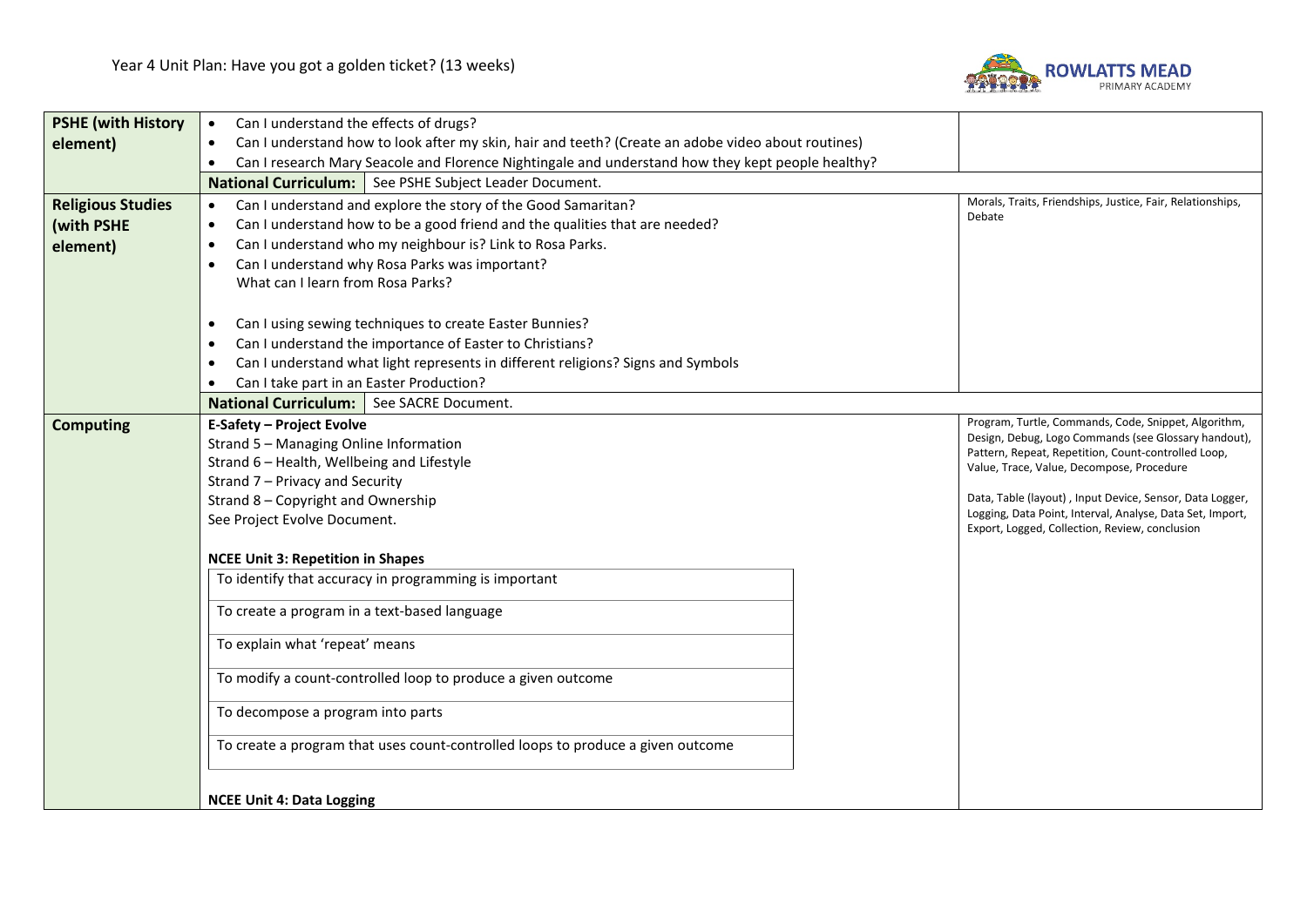

|                             | To explain that data gathered over time can be used to answer questions                                                                                                                                                                                                                                                                                                                                                                                                                                                                                                                                                                                                                                                                                     |
|-----------------------------|-------------------------------------------------------------------------------------------------------------------------------------------------------------------------------------------------------------------------------------------------------------------------------------------------------------------------------------------------------------------------------------------------------------------------------------------------------------------------------------------------------------------------------------------------------------------------------------------------------------------------------------------------------------------------------------------------------------------------------------------------------------|
|                             | To use a digital device to collect data automatically                                                                                                                                                                                                                                                                                                                                                                                                                                                                                                                                                                                                                                                                                                       |
|                             | To explain that a data logger collects 'data points' from sensors over time                                                                                                                                                                                                                                                                                                                                                                                                                                                                                                                                                                                                                                                                                 |
|                             | To use data collected over a long duration to find information                                                                                                                                                                                                                                                                                                                                                                                                                                                                                                                                                                                                                                                                                              |
|                             | To identify the data needed to answer questions                                                                                                                                                                                                                                                                                                                                                                                                                                                                                                                                                                                                                                                                                                             |
|                             | To use collected data to answer questions                                                                                                                                                                                                                                                                                                                                                                                                                                                                                                                                                                                                                                                                                                                   |
| <b>National Curriculum:</b> | Pupils should be taught to:<br>design, write and debug programs that accomplish specific goals, including controlling or simulating physical systems; solve problems by decomposing them into smaller<br>parts<br>use sequence, selection, and repetition in programs; work with variables and various forms of input and output<br>use logical reasoning to explain how some simple algorithms work and to detect and correct errors in algorithms and programs<br>select, use and combine a variety of software (including internet services) on a range of digital devices to design and create a range of programs, systems and content<br>that accomplish given goals, including collecting, analysing, evaluating and presenting data and information |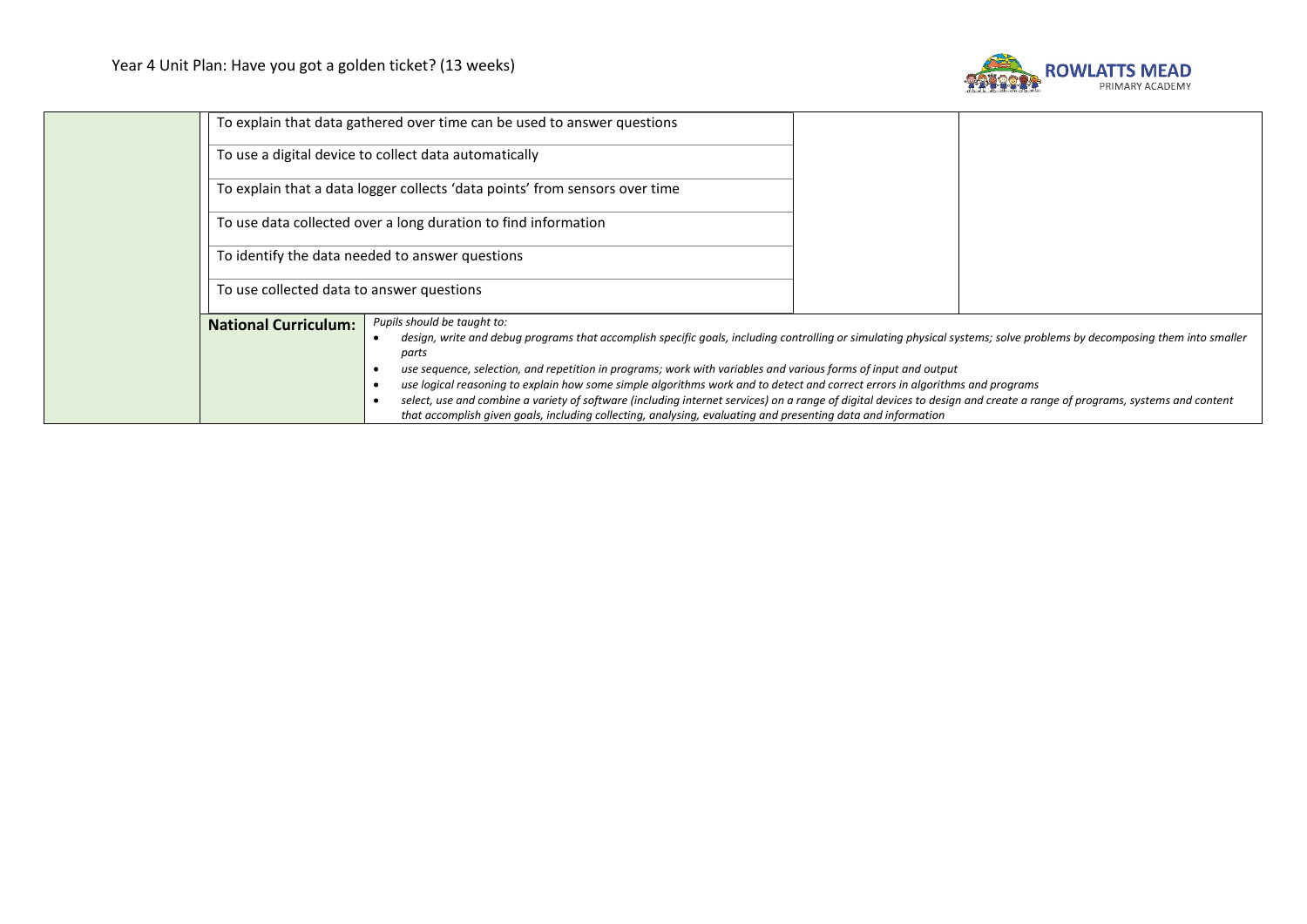

| <b>Sequence of Lessons</b>                                                    |                                                                                                                                                                                                                                                                                                                                                                             |                                                                                                   |                                   |
|-------------------------------------------------------------------------------|-----------------------------------------------------------------------------------------------------------------------------------------------------------------------------------------------------------------------------------------------------------------------------------------------------------------------------------------------------------------------------|---------------------------------------------------------------------------------------------------|-----------------------------------|
| <b>Learning Challenge</b><br><b>Outcomes</b><br><b>Key Concepts</b><br>Lesson |                                                                                                                                                                                                                                                                                                                                                                             |                                                                                                   |                                   |
| History/Science/Geography<br>1.                                               | Ministry of Chocolate Workshop<br>Can I understand the history of chocolate and how it is made?                                                                                                                                                                                                                                                                             | <b>Pictures for Twitter</b>                                                                       | Curiosity                         |
| History/Science<br>2.                                                         | Can I understand the history of chocolate and how it is made?                                                                                                                                                                                                                                                                                                               | Double page spread about workshop                                                                 |                                   |
| Science<br>3.                                                                 | Can I describe the simple function of the basic parts of the digestive system in humans?                                                                                                                                                                                                                                                                                    | Label parts and explain function<br>Green screen - Mr P                                           | Curiosity                         |
| 4. Science                                                                    | Can I take part in an experiment to see how teeth are damaged?<br>Observe and record over a week.<br>Draw a conclusion.                                                                                                                                                                                                                                                     | Egg and coke diary with pictures<br>Our Science Investigation Plan<br>Photo and observation notes | Curiosity, Impact                 |
| 5. Science                                                                    | Can I identify the different types of teeth in humans and their simple functions?<br>Can I create a salt dough mould of teeth?<br>Can I create a healthy teeth poster?                                                                                                                                                                                                      | Label teeth<br>Mould of own teeth<br>Poster                                                       | Curiosity                         |
| D&T<br>6.                                                                     | Can I analyse existing chocolate products and discuss? Tasting lesson.<br>Can I create a recipe for a chocolate bar?                                                                                                                                                                                                                                                        | Research<br>Write recipe<br>Packaging<br>Make chocolate                                           | Impact, Choices                   |
| 7. Art                                                                        | Can I create packaging for a bar of chocolate?                                                                                                                                                                                                                                                                                                                              | Chocolate DPS in sketchbooks                                                                      |                                   |
| 8.<br>D&T                                                                     | Can I create a chocolate bar?                                                                                                                                                                                                                                                                                                                                               |                                                                                                   |                                   |
| 9.<br>Music                                                                   | Can I use Melody Maker/Chromelabs to record a melody?<br>Can I add lyrics to my melody?<br>Can I create a jingle to promote my new chocolate bar?<br>Can they use notations to record sequences of pitches?<br>Can they use notations to record compositions in a small group or on their own?<br>Can I perform my jingle?<br>www.musiclab.chromeexperiments.com/Song-Maker | Create jingle with chime bars<br>Graphic notation                                                 | Choices                           |
| 10. Geography                                                                 | Can I look at a variety of maps, symbols and keys to understand them?<br>Can I use my compass skills to identify different areas of the school?<br>Can I design a map for my own chocolate factory (using the school grounds)?                                                                                                                                              | Bloom's<br>Map of school annotated<br>Map of chocolate factory                                    | Sustainability, Citizenship       |
| 11. Science                                                                   | Can I compare and group materials together according to whether they are solids, liquids or<br>gases?                                                                                                                                                                                                                                                                       | Table                                                                                             | Curiosity                         |
| 12. Science                                                                   | Can I observe that some materials change state when they are heated or cooled, and measure or<br>research the temperature at which this happens in degrees Celsius?                                                                                                                                                                                                         | Experiment<br>Write up of findings                                                                | Curiosity                         |
| 13. Science/Geography                                                         | Can I identify the part played by evaporation and condensation in the water cycle and associate<br>the rate of evaporation with temperature?<br>Can I understand the process of the water cycle?<br>Can I create a water cycle in a bag?                                                                                                                                    | Report about water cycle with labels and<br>diagrams<br>Water cycle in bag                        | Curiosity, Impact, Sustainability |
| 14. History                                                                   | Can I understand how medicine has evolved over time?                                                                                                                                                                                                                                                                                                                        | Timeline                                                                                          | Heritage, Change                  |
| 15. PSHE/History                                                              | Can I research Mary Seacole and Florence Nightingale and understand how they kept people<br>healthy?                                                                                                                                                                                                                                                                        | Bloom's questions                                                                                 | Change, Impact                    |
| 16. PSHE                                                                      | Can I understand the effects of drugs?                                                                                                                                                                                                                                                                                                                                      | Concept cartoon discussion in floorbooks                                                          | Impact, Citizenship               |
| $17.$ PSHE                                                                    | Can I understand how to look after my skin, hair and teeth? (Eyes- balancing time spent on<br>devices)                                                                                                                                                                                                                                                                      | Adobe Spark Video                                                                                 | Home, Choices, Responsibility     |